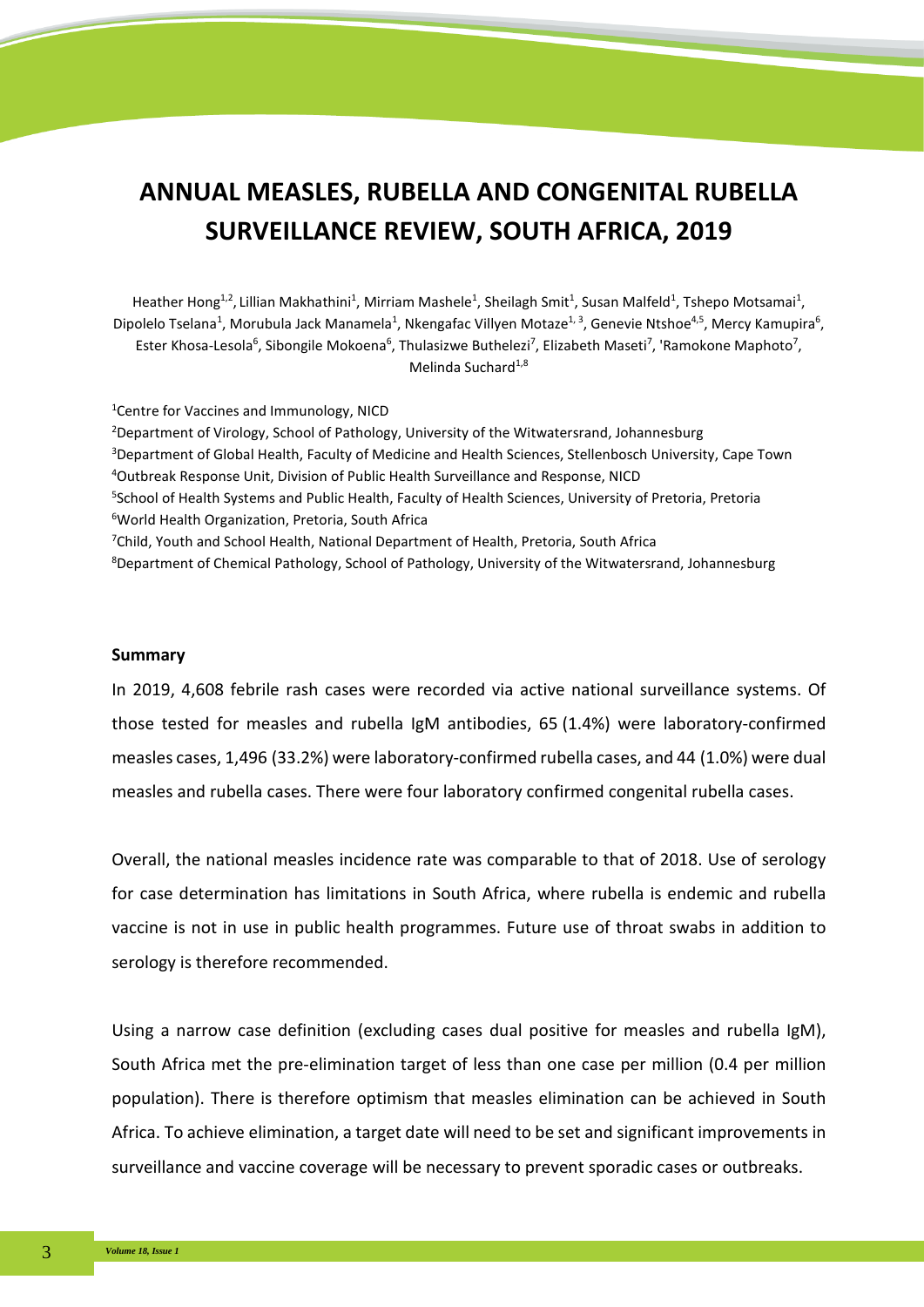## **Background**

Measles is a highly infectious viral disease.<sup>1</sup> Infants and young children are at greatest risk from measles infections, with potential complications including pneumonia and encephalitis, as well as lifelong disabilities such as permanent brain damage, blindness or hearing loss.<sup>2</sup> In 2011, the World Health Organisation (WHO) African Region set a measles elimination goal for 2020. However, despite effective vaccination that resulted in a global drop in measles deaths between 2000 and 20113, recent measles outbreaks have occurred worldwide, particularly in the Democratic Republic of the Congo, Liberia, Madagascar, and Somalia. In 2018, more than 140,000 people died from measles. The WHO estimated that 52,600 of these deaths occurred in Africa.<sup>2</sup>

Measles elimination is defined as the absence of endemic measles virus transmission in a region or other defined geographical area for more than 12 months in the presence of a wellperforming surveillance system.<sup>4</sup> To meet this goal, vaccine coverage needs to be 95% or higher, with two doses administered per person. However, over the past decade completion of the primary series of infant vaccines in sub-Saharan Africa has stalled at approximately 72%<sup>5</sup>, exposing populations to vaccine-preventable diseases and outbreaks. In South Africa, vaccination coverage also plateaued. Immunisation coverage of children under 1 year averaged 71.7%, whilst measles  $2^{nd}$  dose coverage averaged 68.8% over the period 2012 to 2017.<sup>6</sup> In 2018, the national measles  $2<sup>nd</sup>$  dose coverage was 76.4%, and at the provincial level only two of nine provinces (Mpumalanga and Northern Cape) exceeded the coverage target of 87% for measles 2nd dose coverage.<sup>6</sup> South Africa has consistently experienced several measles outbreaks over the last decade.<sup>7,8</sup>

In South Africa, the measles vaccine is available in single (Measbio®) or in combination format i.e. measles-mumps-rubella (MMR, Trimovax® or Priorix®) or measles-mumps-rubella-varicella (MMRV, Priorix Tetra®). Currently, the South African Expanded Programme on Immunization (SA-EPI) offers the MeasBio® vaccine to infants within the public health sector at 6 months and again at 12 months of age. A rubella containing vaccine (RCV) is not yet part of the SA-EPI, but can be obtained within the private health sector as MMR administered at 6 months and again at 12 months.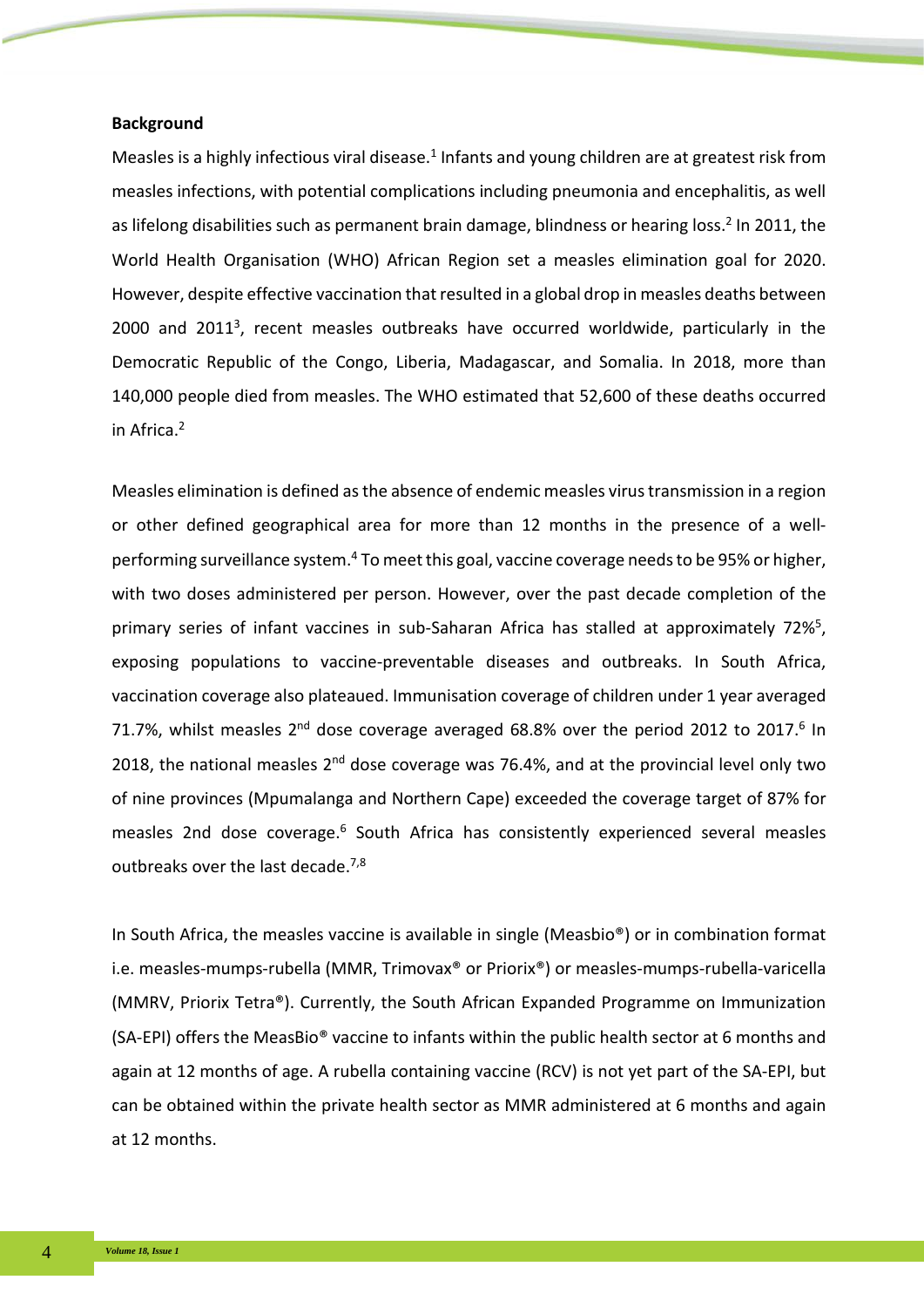Rubella is generally a mild infection caused by the rubella virus.<sup>9</sup> Complications of rubella are rare and generally occur more often in adults than in children. The most serious complication of rubella infection is congenital rubella syndrome (CRS), which occurs when the virus is transmitted transplacentally during pregnancy.<sup>10,11</sup> Infection within the first trimester is teratogenic and can lead to miscarriage, foetal death, stillbirth, or serious birth defects. Historically, the omission of a rubella vaccine from the SA-EPI was based on the understanding that that natural rubella infection during childhood should render most women of childbearing age immune, thereby preventing CRS. Under conditions of imperfect vaccine coverage, the addition of a RCV could increase the susceptibility of adult women by slowing, not interrupting, rubella transmission.12 This paradoxical increase has been attributed to the overall decrease in childhood rubella such that the age of primary rubella infection shifts to adolescence or adulthood, thus increasing the number of CRS cases.<sup>12-15</sup>

This report summarises the results of the South African measles and rubella surveillance programme for the period 1 January to 31 December 2019. We review the measles incidence in terms of reaching the African 2020 measles elimination goal of less than one measles confirmed case per million population.

## **Methods**

Measles is a category 1 notifiable medical condition (NMC) in South Africa and, as such, health care workers in the public and private health sectors are required to report any suspected measles case to the National Department of Health (NDoH) within 24 hours. Additionally, suspected cases must have a blood sample taken for confirmatory testing at the Centre for Vaccines and Immunology, National Institute for Communicable Diseases (NICD). Private laboratories that test for measles are therefore requested to send all positive measles samples to the NICD for confirmatory testing and inclusion in the national database.

Unlike measles, rubella is a category 3 NMC, to be notified through a written or electronic notification to the NDoH within 7 days of diagnosis by private and public health laboratories. Rubella does not require confirmatory testing at the NICD. The rubella surveillance data presented here are from samples tested at the NICD only.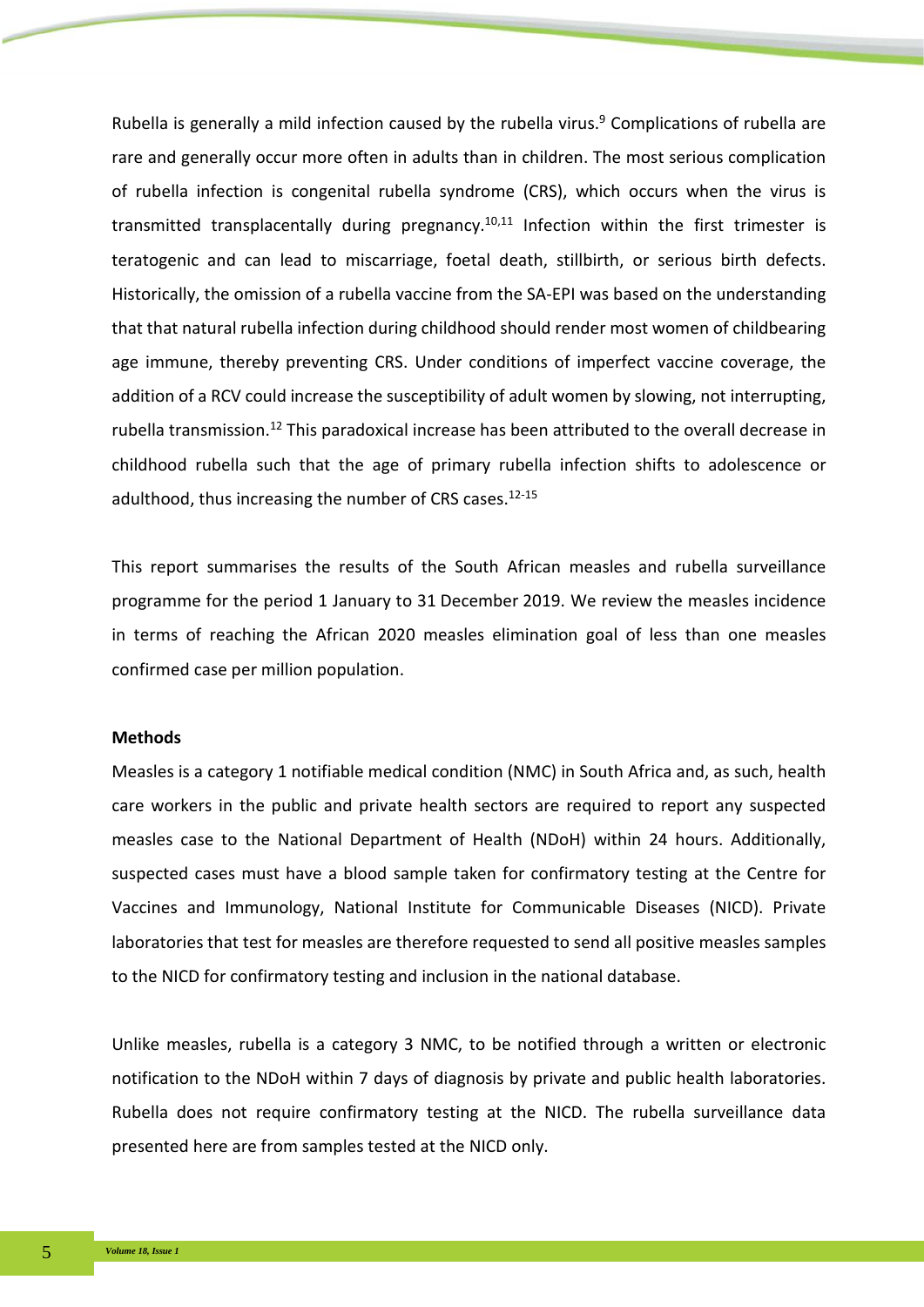## *Sample collection and laboratory testing*

Serum samples were tested using commercial enzyme-linked immunosorbent assay (ELISA) kits for anti-measles and anti-rubella IgM antibodies (Euroimmun, Luebeck, Germany) according to the manufacturer's instructions. A second sample was requested for repeat testing on all those with measles IgM equivocal results. Sera that tested positive and/or equivocal for measles IgM were assayed for the presence of measles virus by real-time reverse transcription (RT)-PCR amplification and, where possible, selected for genotyping. Of note, sera are suboptimal samples for measles detection by RT-PCR. Throat swabs are ideal but are not routine.

Based on the measles serology and/or PCR result, each suspected case was provisionally classified as measles IgM positive, measles PCR positive, measles compatible or epidemiologically linked. Each case was thereafter classified as either discarded, compatible or confirmed (Table 1) on review of case information. The definition of a measles outbreak is considered as three confirmed cases within one district within one month.

| <b>Final measles</b> | <b>Comment</b>                                                    |  |  |  |  |  |
|----------------------|-------------------------------------------------------------------|--|--|--|--|--|
| classification       |                                                                   |  |  |  |  |  |
| 1. Discarded         | not meet the clinical or laboratory definition<br>Case did        |  |  |  |  |  |
|                      | (IgM negative, vaccine associated, or had vaccine strain present) |  |  |  |  |  |
| 2. Compatible        | Case met the clinical case definition, was not epidemiologically  |  |  |  |  |  |
|                      | linked, but no blood specimen was received, or blood specimen     |  |  |  |  |  |
|                      | was equivocal                                                     |  |  |  |  |  |
| 3. Confirmed         | Case was laboratory-confirmed (IgM positive and/or<br><b>PCR</b>  |  |  |  |  |  |
|                      | positive and/or epidemiologically-linked)                         |  |  |  |  |  |
|                      | Narrow case definition: excludes those with rubella IgM<br>-      |  |  |  |  |  |
|                      | positive result                                                   |  |  |  |  |  |
|                      | - Wide case definition: regardless of rubella IgM result          |  |  |  |  |  |

**Table 1**. Final classifications for laboratory-confirmed measles cases in South Africa.

IgM: Immunoglobulin M; PCR: polymerase chain reaction)

#### *Congenital rubella syndrome surveillance*

Congenital rubella syndrome sentinel-site surveillance was established in 2015 at 28 clinical sites and 6 laboratories.<sup>16</sup> Paediatricians, neonatologists, paediatric infectious disease specialists and the virology departments of the National Health Laboratory Service (NHLS) were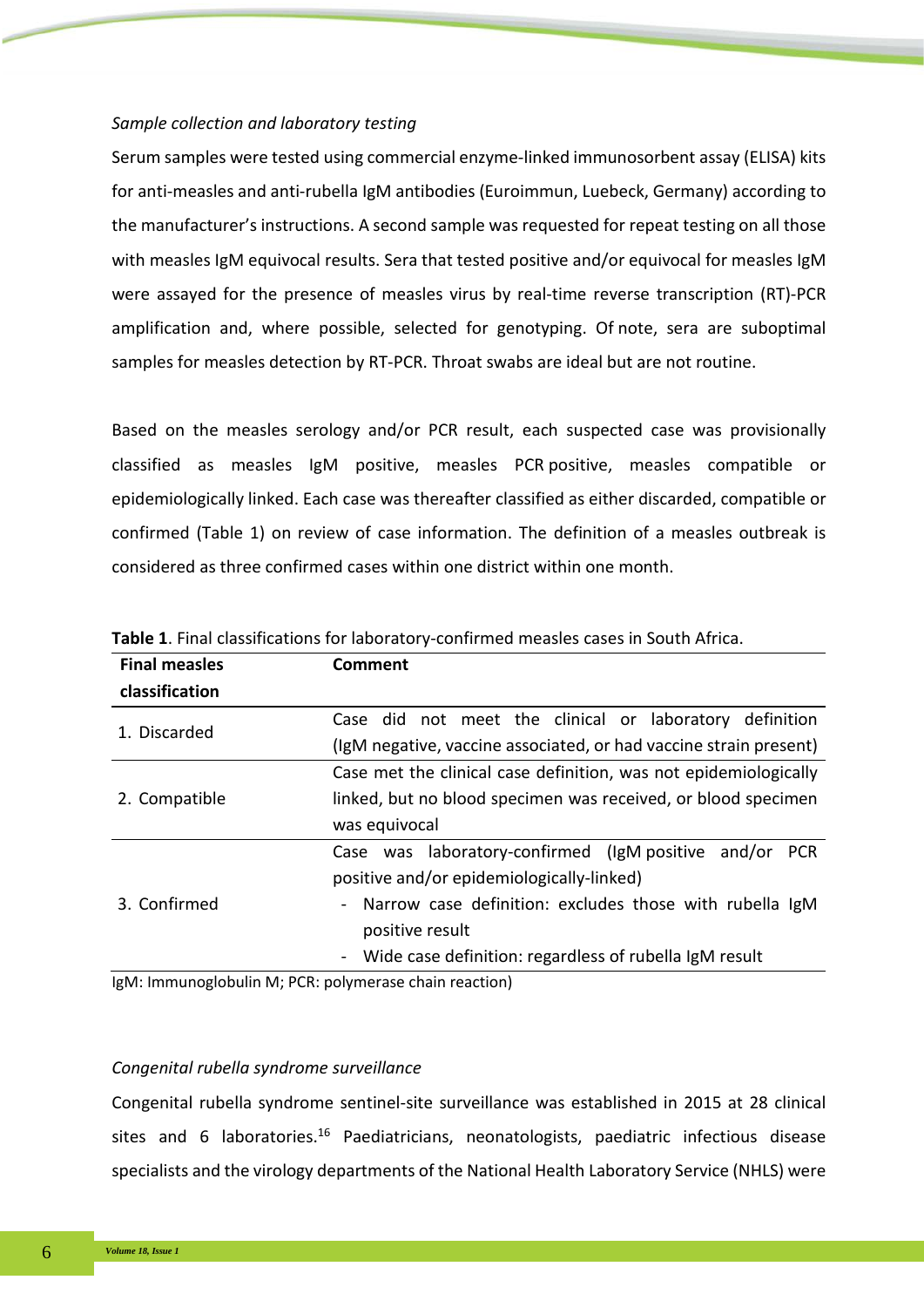requested to share information on any laboratory-confirmed CRS cases on a monthly basis. The CRS case definition included any positive rubella result in patients aged ≤12 months who presented with cataract, congenital glaucoma, congenital heart disease, hearing impairment, pigmentary retinopathy, purpura, hepatosplenomegaly, jaundice, microcephaly, developmental delay, meningoencephalitis, or radiolucent bone disease.16

## *Notifiable medical conditions system*

In 2017, a web- and mobile-based NMC notification (app) system was launched to provide for the collection, collation, analysis, interpretation and dissemination of health/disease surveillance information in South Africa. For this report NMC cases received over the period 1 January to 31 December 2019 were included in the analysis, with specific attention paid to suspected cases without samples for confirmatory testing.

# *Data analysis*

Descriptive analyses were performed using Excel 2016. Results were reported as frequencies for categorical variables or as median values with ranges for continuous variables. Where date of rash onset was not available, date of sample collection was used.

## **Results**

A total of 4,608 febrile rash-based samples was received between 1 January and 31 December 2019 (Figure 1). A total of 4,500 (97.7%) samples was tested for measles and rubella IgM antibodies, whilst the remaining 108 (2.3%) were rejected either due to insufficient sample volume or inappropriate sample type. For measles, 69 (2.5%) were IgM positive, 4,308 (95.9%) were IgM negative and 114 (2.5%) were IgM equivocal. For rubella, 1,496 (33.2%) were IgM positive, 2,643 (58.7%) were IgM negative and 361 (8.0%) were IgM equivocal. Of note, 44 (0.98%) samples were dual positive for measles and rubella IgM antibodies. Of the samples tested, 95.4% of results were reported within seven days of receipt in the laboratory, exceeding the target of 80% within 7 days.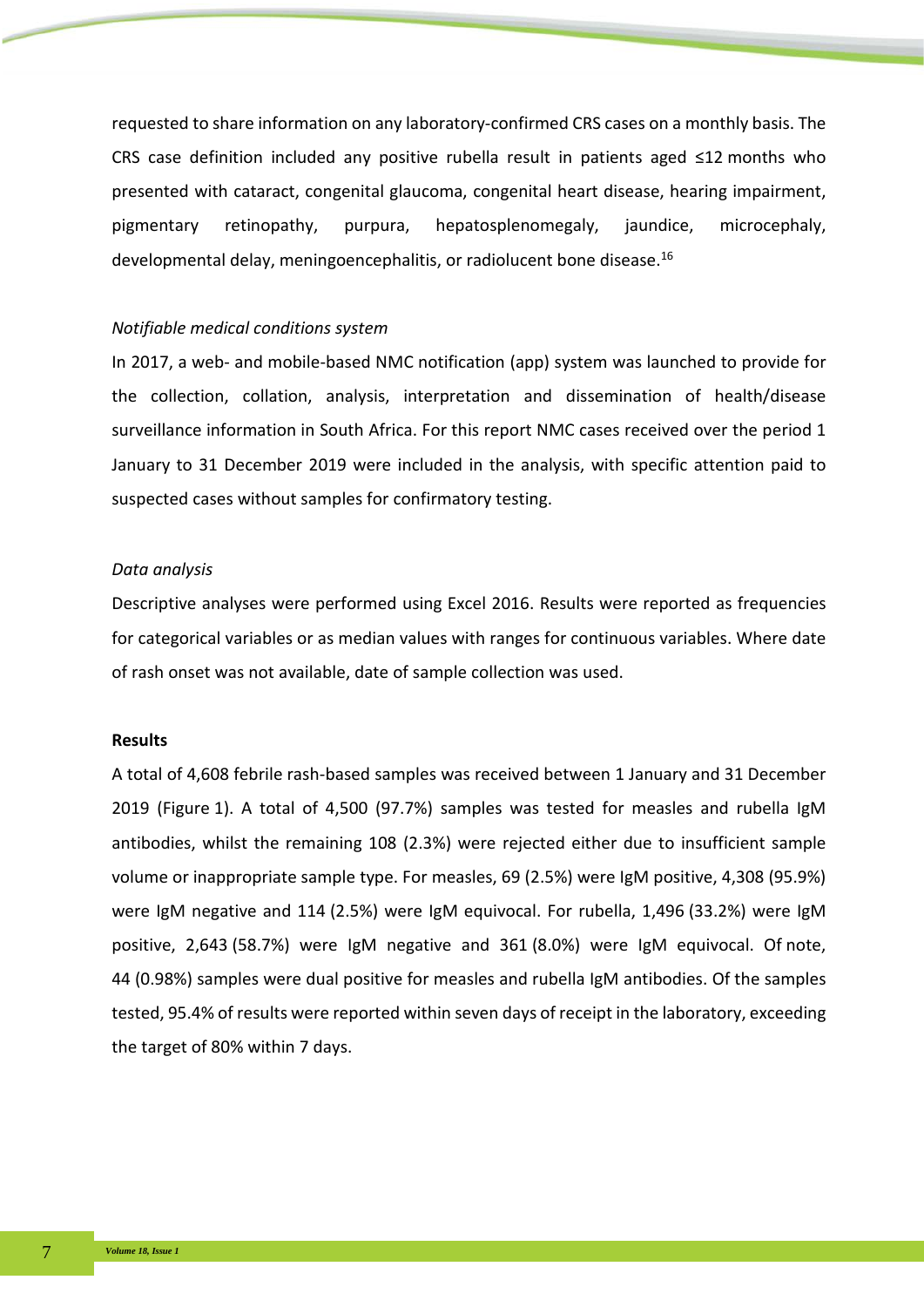

**Figure 1**. The number of suspected cases (N=4,608) from febrile rash surveillance in South Africa, with corresponding laboratory-confirmed measles (N=65) and rubella cases (N=1,496) for the period 1 January to 31 December, 2019.

## *Circulating measles*

Of those that were measles IgM positive and/or PCR-positive, 65 cases were classified as confirmed, two were denotified, nine were discarded and one was left pending receipt of case investigation reports by the end of 31 January 2020. Of the discarded cases, six (66.7%) were classified as vaccine-associated after epidemiological investigation, and the remaining cases failed to meet the clinically compatible measles case definition. Of the confirmed measles cases, 64.6% (42 of 65) had dual rubella positive IgM results. Although rubella was the more likely diagnosis based on higher incidence, we did not use the rubella IgM result to discard measles IgM positive cases as dual infection is not impossible. For the purposes of this report, we refer to confirmed measles cases as either single positive measles samples (narrow case definition) or single and dual positive rubella samples (wide case definition).

Using the wide case definition, there were 65 laboratory-confirmed measles cases which occurred throughout the year, and were detected in eight of nine provinces (Figure 2), of which the Western Cape (N=14, 21.5%) and Gauteng (N=13, 20.0%) provinces had the highest disease burden. Measles case numbers were higher in females compared to males (60.3% vs. 39.7%, respectively). Measles cases occurred predominantly in the 1 - 4 year old age group, accounting for 30.8% of the total measles cases (Figure 3A). However, when comparing age distribution of laboratory-confirmed measles cases without rubella infection (Figure 3B), both the  $1 - 4$  and 20 – 44 year old age groups were equally affected (21.7%). When stratifying according to age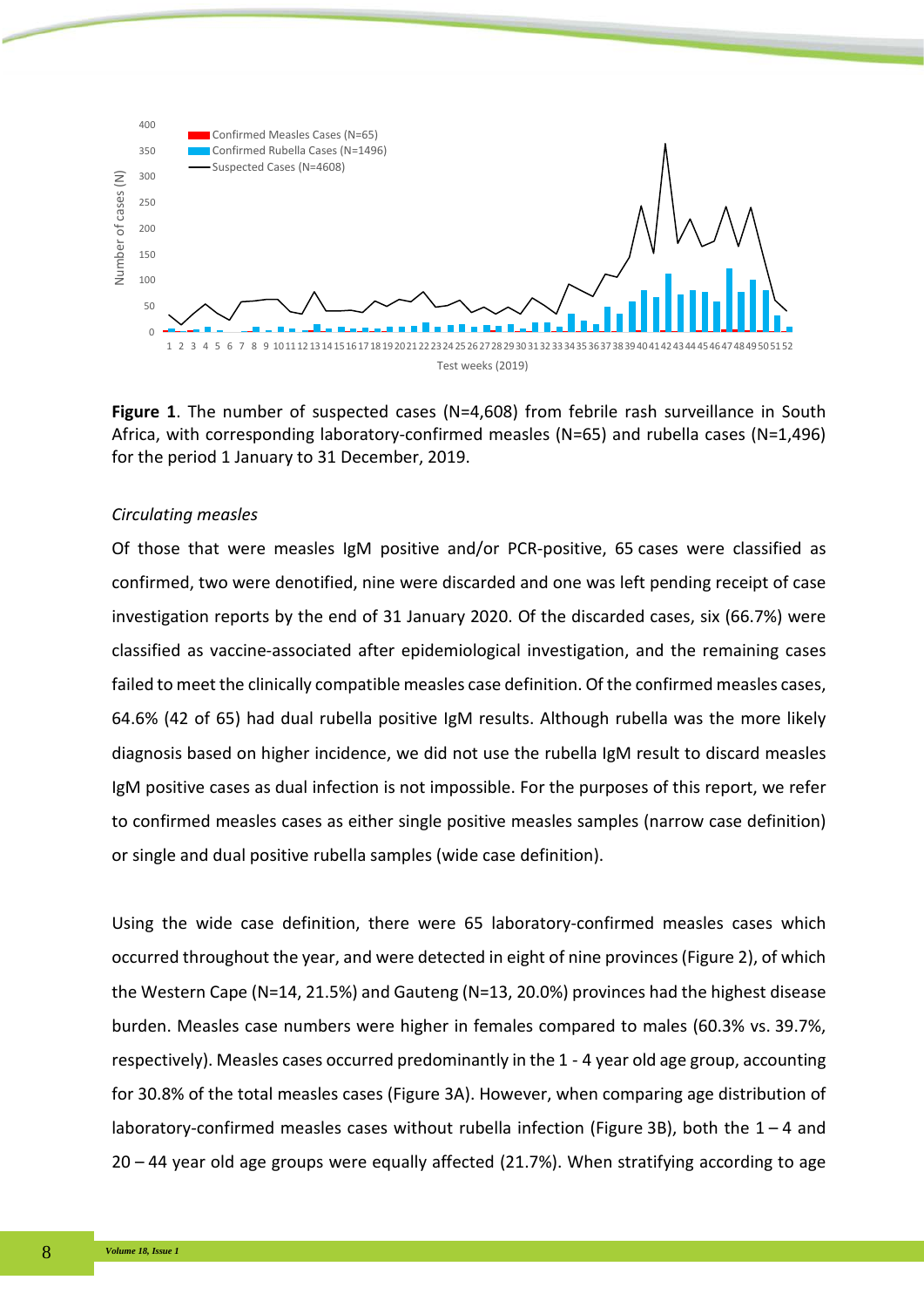group and population figures as defined by Statistics South Africa<sup>17</sup>, the 0 - 4 year old age group had the highest measles incidence rate compared to the other age groups (Table 2).

Of the measles IgM-equivocal cases (N=114), five (4.4%) tested positive for measles RNA and were classified as confirmed measles cases, 33 (28.9%) met the clinical case definition and were classified as compatible, and the remaining 76 (52.8%) did not meet the clinical case definition and were discarded. Compatible measles cases were mostly identified in the Western Cape (N=12, 36.4%) and KwaZulu-Natal (N=9, 27.3%) provinces, and were predominant in the 5 - 9 year old age group (N=16, 48.5%). Of note, 19 (57.6%) of the compatible measles cases were also positive for rubella, suggesting that despite best efforts to classify the measles equivocal cases, a proportion were likely not true measles, although that possibility cannot be excluded. Other concomitant rash illnesses may cause elevated IgM antibody levels leading to false positive measles serology.



**Figure 2**. Provincial distribution of laboratory-confirmed measles cases in South Africa for the period 1 January to 31 December 2019 (N=65).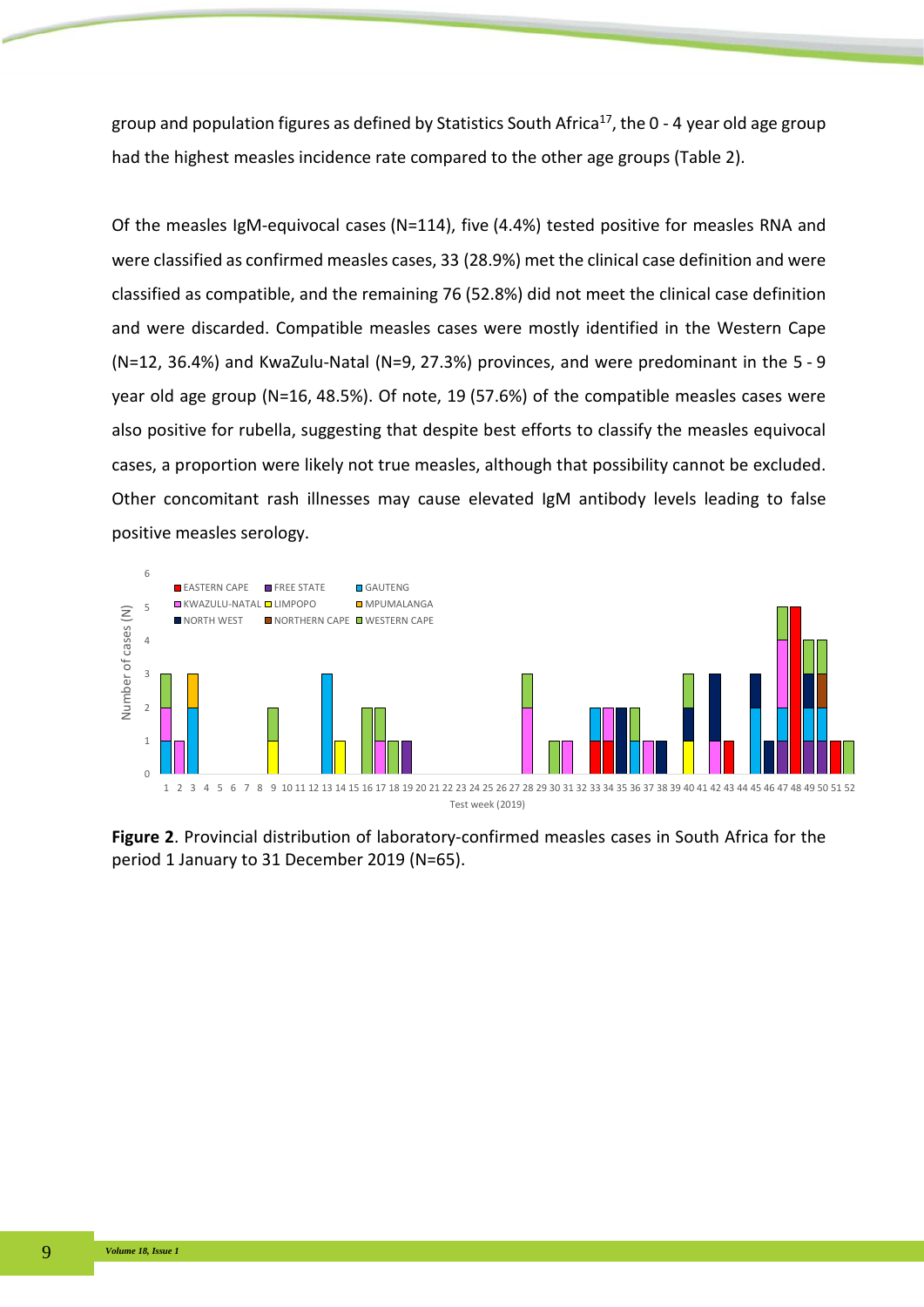

**Figure 3A**. Age and gender distribution of laboratory-confirmed measles cases, including samples dual-positive for rubella (wide case definition, males N=25; females N=38; unknown gender N=2). **B**. Age and gender distribution of laboratory-confirmed measles cases after the exclusion of dual-positive rubella cases (narrow case definition; males N=10; females N=13) in South Africa for the period 1 January to 31 December 2019.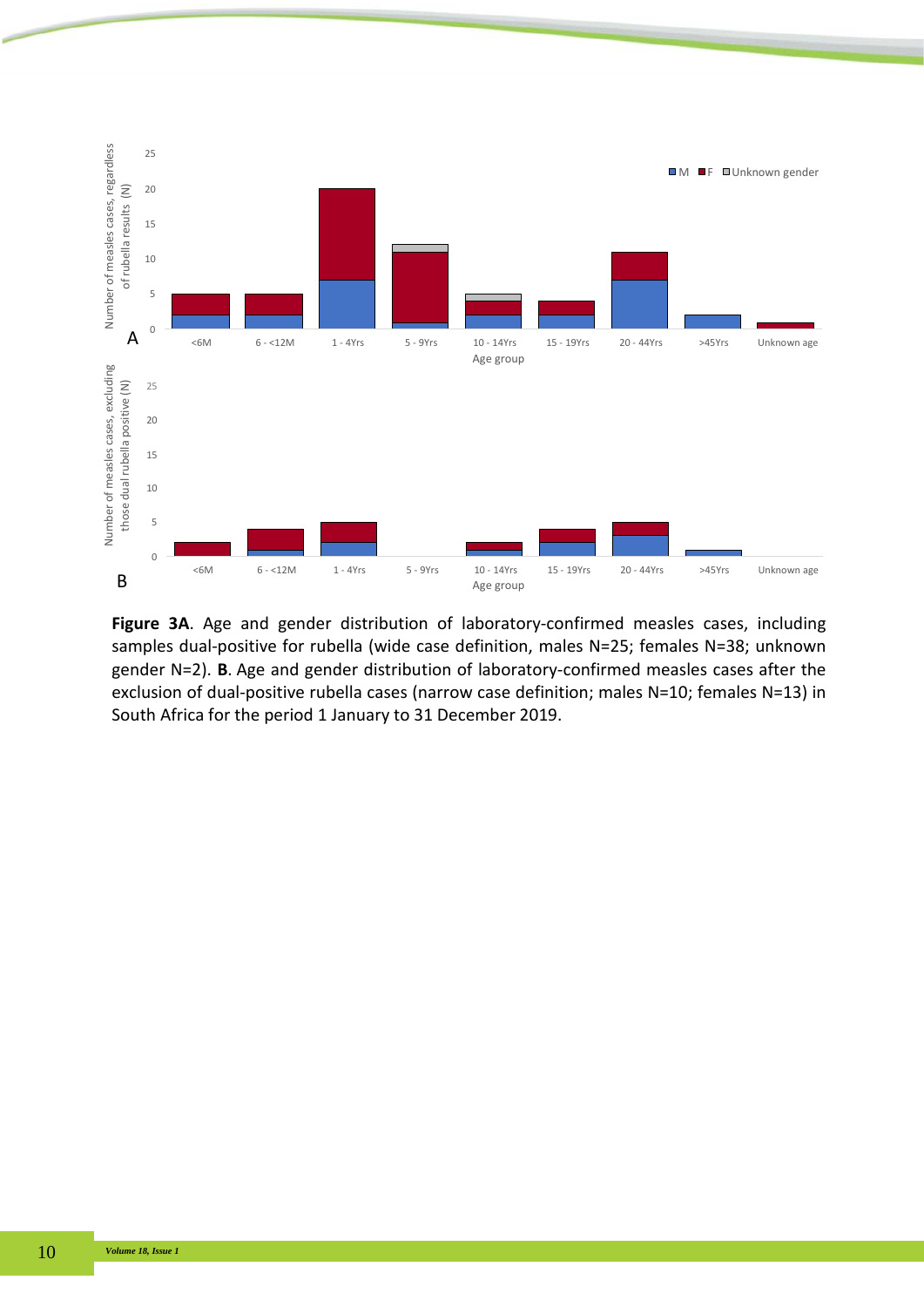| Age<br>group<br>(years) | Confirmed<br><b>Measles</b><br>cases<br>(wide case<br>definition) | <b>Confirmed</b><br><b>Measles</b><br>cases<br>(narrow<br>case<br>definition) | Confirmed<br>rubella<br>cases | <b>Total</b><br>population | <b>Confirmed</b><br><b>Measles</b><br>cases (wide<br>case<br>definition)<br>per<br>1,000,000 | Confirmed<br><b>Measles</b><br>cases<br>(narrow<br>case<br>definition)<br>per<br>1,000,000 | Confirmed<br>rubella<br>case<br>incidence<br>per<br>1,000,000 |
|-------------------------|-------------------------------------------------------------------|-------------------------------------------------------------------------------|-------------------------------|----------------------------|----------------------------------------------------------------------------------------------|--------------------------------------------------------------------------------------------|---------------------------------------------------------------|
| $0 - 4$                 | 30                                                                | 11                                                                            | 594                           | 5,733,946                  | 5.23                                                                                         | 1.92                                                                                       | 103.59                                                        |
| $5 - 9$                 | 12                                                                | 0                                                                             | 718                           | 5,737,439                  | 2.09                                                                                         | 0.00                                                                                       | 125.14                                                        |
| $10 - 14$               | 5                                                                 | $\overline{2}$                                                                | 102                           | 5,427,902                  | 0.92                                                                                         | 0.37                                                                                       | 18.79                                                         |
| $15 - 19$               | 4                                                                 | 4                                                                             | 15                            | 4,660,002                  | 0.86                                                                                         | 0.86                                                                                       | 3.22                                                          |
| $20 - 44$               | 11                                                                | 5                                                                             | 39                            | 24,137,303                 | 0.46                                                                                         | 0.21                                                                                       | 1.62                                                          |
| >45                     | $\overline{2}$                                                    | $\mathbf{1}$                                                                  | 6                             | 13,078,429                 | 0.15                                                                                         | 0.08                                                                                       | 0.46                                                          |
| unknown                 | 1                                                                 | 0                                                                             | 22                            |                            |                                                                                              |                                                                                            |                                                               |
| Total                   | 65                                                                | 23                                                                            | 1,496                         | 58,775,021                 | 1.11                                                                                         | 0.39                                                                                       | 25.45                                                         |

**Table 2**. Measles and rubella incidence rate per million by age group in South Africa for the period 1 January to 31 December 2019.

Total population figures by age group are 2019 mid-year population estimates supplied by Statistics South Africa<sup>17</sup>

# *Measles cases notified through the NMC system*

A total of 882 cases was notified through the national NMC system. Of the 796 (90.2%) cases with blood samples that were received for testing at the NICD, 86 (9.8%) were without a blood sample and classified as compatible based on signs and symptoms (N=22, 25.6%), or discarded due to incomplete case information (N=64, 74.4%).

# *Measles/rubella clusters*

Three measles clusters were investigated in 2019. However, on subsequent review two of these were reclassified as rubella clusters, highlighting the complexities of serological measles surveillance in an area with high rubella prevalence.

The first cluster was reported in April in the City of Cape Town, Western Cape Province. Four cases were unvaccinated siblings aged 12, 14, 17 and 19 years who had recently travelled to Georgia. Three tested positive for measles IgM (one also tested measles PCR positive) and one was IgM negative, likely in the incubation period. Outbreak response measures were implemented and contacts were vaccinated. As these cases were related and no additional cases were found in the district, it is likely that these cases were imported.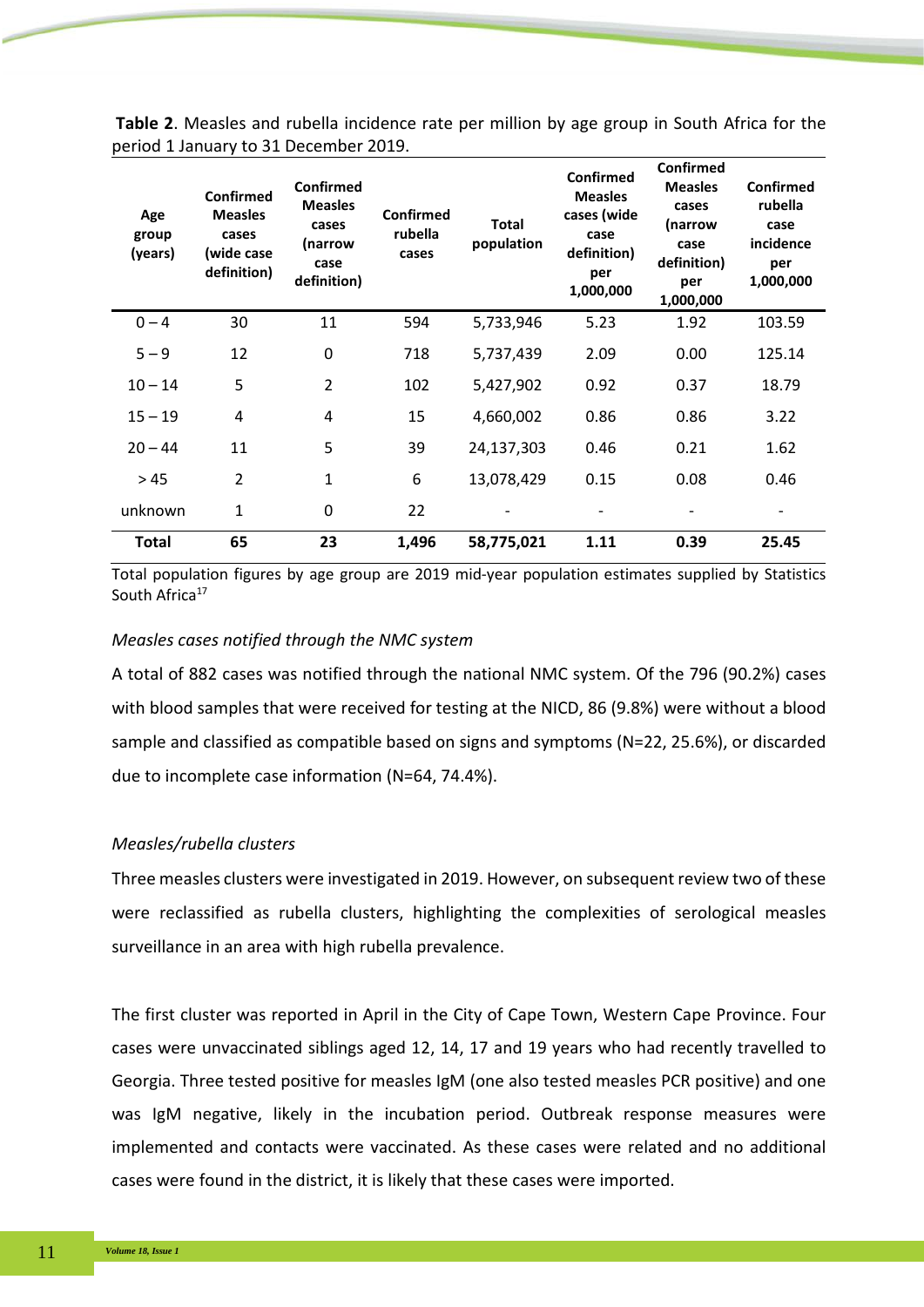The second cluster was detected in October in the Bojanala Platinum district, Rustenburg, North West Province (Figure 5). Four cases tested IgM positive for measles infection. The North West Provincial Department of Health initiated localised vaccination response activities. Of note, all four had dual rubella infection, 2 (50%) had received the two doses of measles vaccine, and none had any travel history. On review, this cluster was considered to be due to rubella.

The third cluster occurred in November in the Sarah Baartman district, Eastern Cape Province. Seven cases with febrile rash were investigated for suspected measles infection, of which three tested dual positive for measles and rubella IgM. Two of the three cases were up-to-date with their measles vaccination, and one had unknown vaccination status. The cases were investigated and contacts vaccinated for measles. A local mass vaccination campaign was conducted with 731 children aged <5 years old being vaccinated. On review by the National Advisory Group on Immunisation, this cluster was determined as likely due to rubella.

# *Circulating rubella*

Of 4,500 samples tested for rubella, 1,496 (33.2%) were laboratory-confirmed rubella cases, with North West (N=332, 22.2%) and Western Cape (N=278, 18.6%) provinces having the highest burden of disease (Figure 4A). Rubella was similarly distributed amongst males (N=695, 47.9%) and females (N=757, 52.1%) and was predominant in the  $1 - 4$  and  $5 - 9$  year old age groups (Figure 4B). Of females with rubella, 4.2% (32 of 757) were aged between 15 – 44 years old, comparable to the figures reported in 2018 (4.1%, 24 of 579). As rubella vaccination is not part of the expanded programme on immunisation in South Africa, rubella circulates widely and rubella clusters are not routinely investigated unless occurring within a particular institution.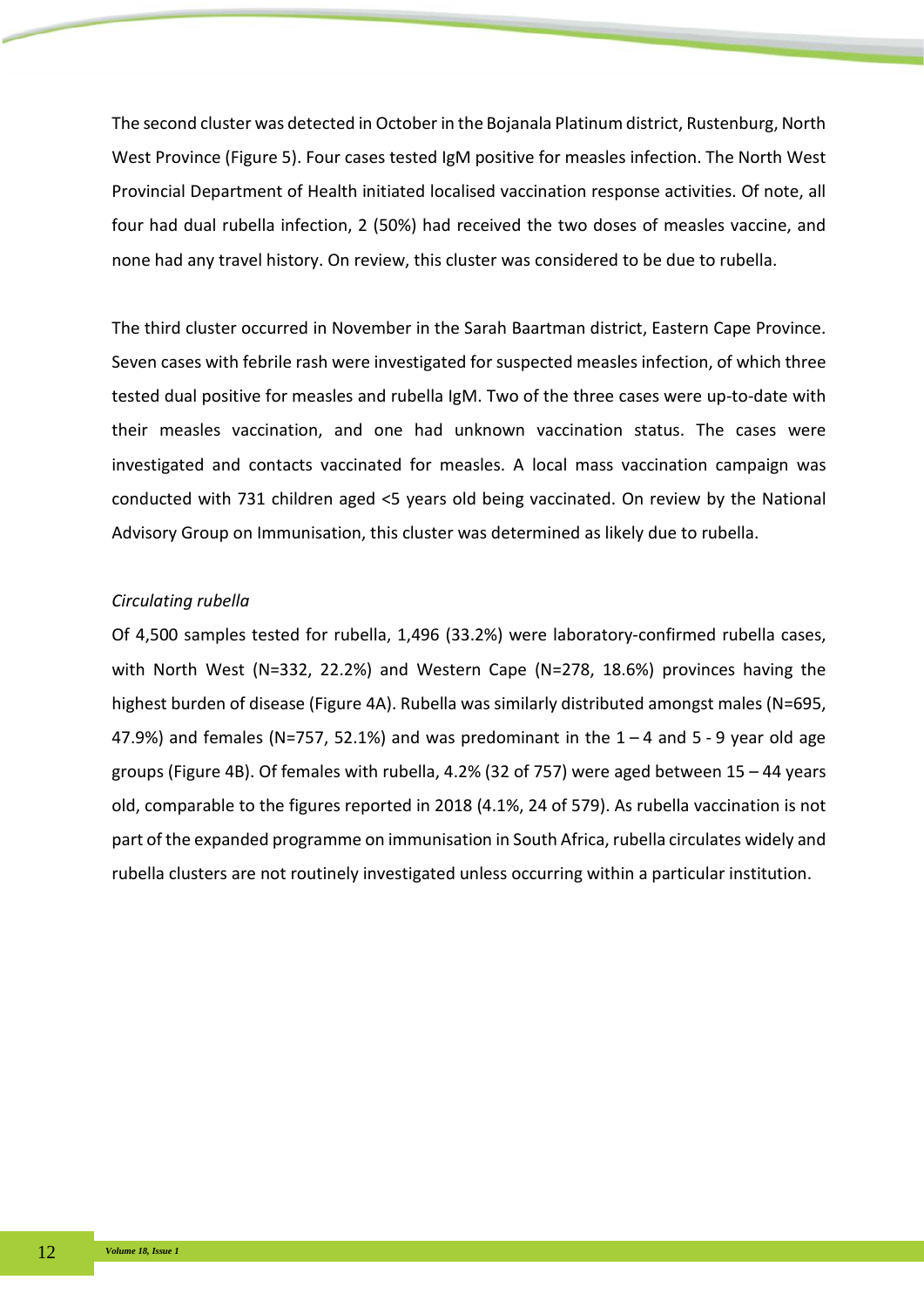

**Figure 4**. Provincial distribution (**A**), age and gender distribution (**B**) of laboratory-confirmed rubella cases in South Africa for the period 1 January to 31 December 2019 (N=1,496; males, N=695; females, N=757; unknown, N=44).

Notably in the North West Province, and specifically in the Bojanala Platinum district (Figure 5A), an outbreak of rubella was detected, beginning at the end September (weeks 39 to week 44). Rubella incidence was highest in the 5 - 9 year old age group, amounting to 56% of the total rubella infections (Figure 5B). There were more females than males with rubella (54% vs. 46%, respectively), and of the females with rubella, 1.2% (2 of 165) were aged between 15 - 44 years old. Moreover, due to investigation of a possible measles outbreak at the time, there was enhanced case-finding that may have contributed to the higher rubella numbers.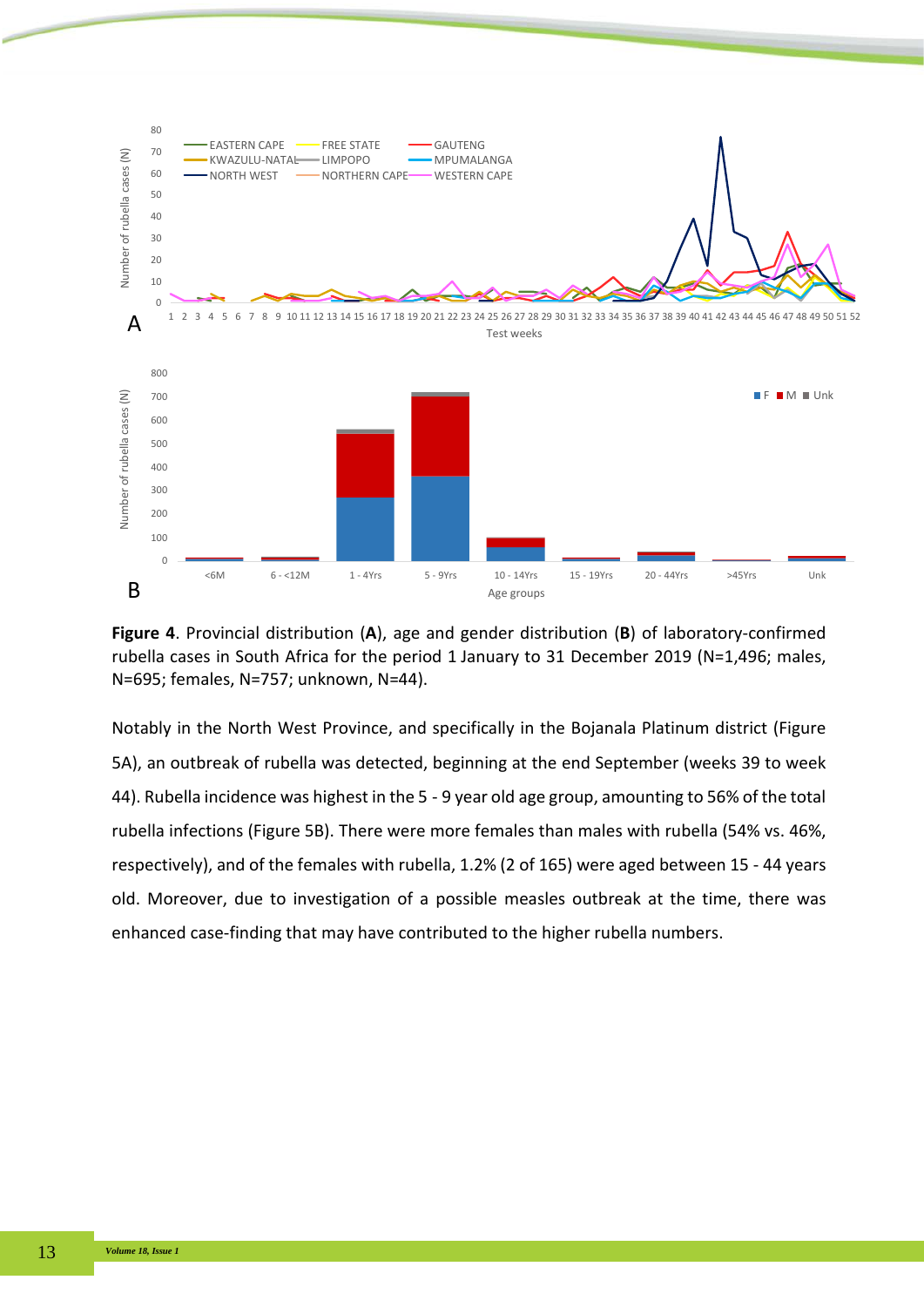

**Figure 5A**: Epidemic curve showing rubella distribution in the North West Province, South Africa, by district for the period 1 January to 31 December 2019 (N=332). **Figure 5B**. Age and gender distribution of rubella cases in the Bojanala Platinum district (N=321; males, N=139; females, N=165; unknown, N=18).

More than half of all measles and rubella cases had a case investigation form as well as a unique epidemiological (EPID) number (Table 3). In approximately half of measles cases, vaccination status was not recorded. Using the narrow case definition (measles positive serology only), 8.7% (2 of 23) were too young to have received their first measles vaccine (i.e. <6 months of age). Using the narrow case definition, 18 of 23 (78.3%) had not been vaccinated or had unknown vaccine status compared to 21 of 42 (50.0%) using the wide case definition (dual positive serology), suggesting that many of the dual positive cases likely did not have measles.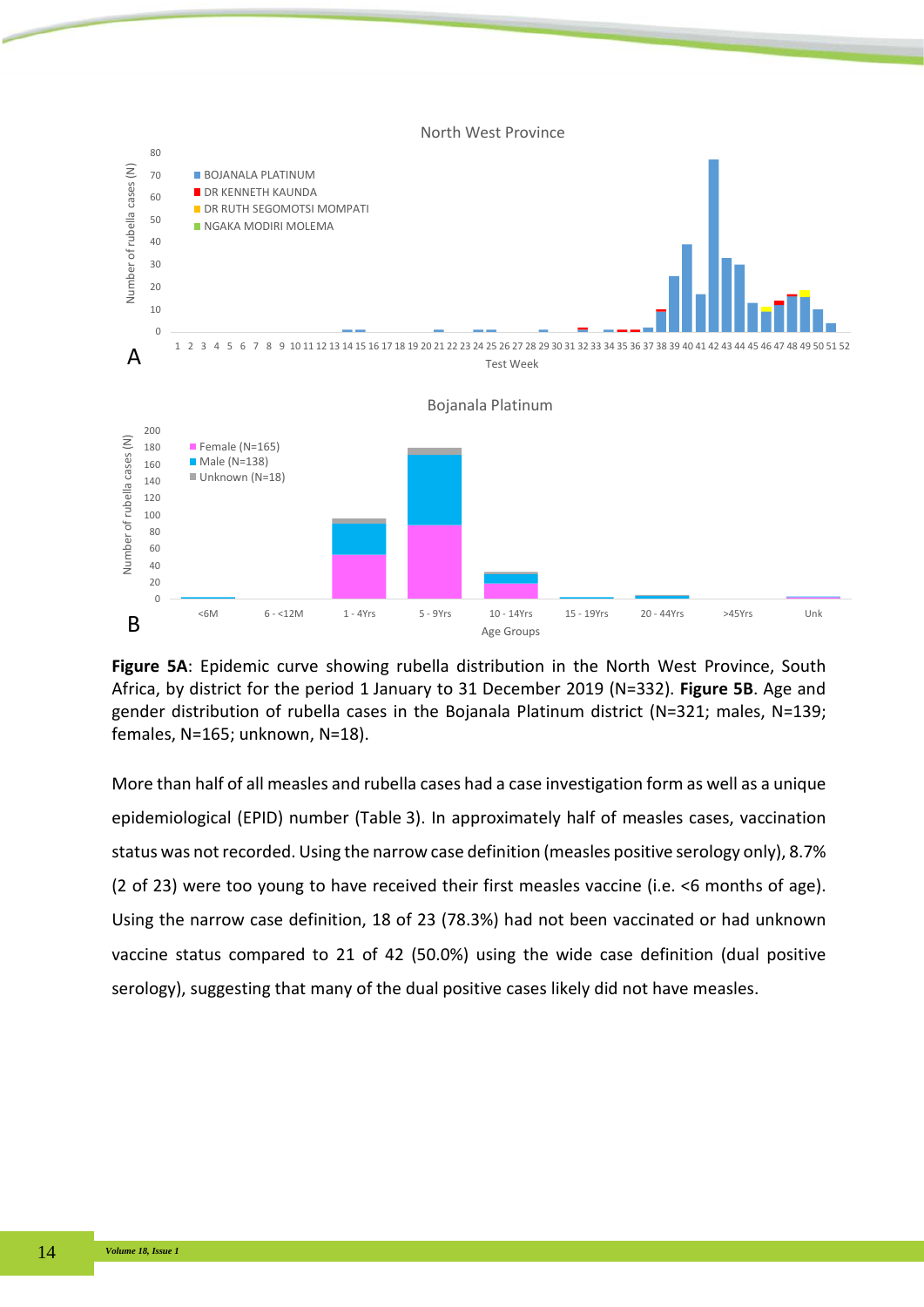## *Measles genotyping and cluster detection*

A total of 165 specimens (eight throat swab, one urine, one CSF and 155 sera) were tested for measles RNA using RT-PCR. Fourteen (8.54%) were positive for the presence of measles virus, three of which had the D8 genotype. The remainder had insufficient material for genotyping. Of these three cases, two had a European travel history (one travelled to Georgia and the other to Germany, Italy and France), and the third refused to meet with the outbreak response team, thus travel history could not be obtained.

## *Congenital rubella syndrome (CRS) surveillance*

In 2019, responses to monthly e-mails sent to clinicians at study sentinel sites varied from 11% to 30%. Overall, there were four laboratory-confirmed CRS cases reported, two via the NMC system and two from sentinel site surveillance. This was less than the number reported in 2018 (N=5). Clinical information regarding infant's birthplace, gender, signs and symptoms as well as maternal information remains unknown.

# *Field and laboratory surveillance indicators for suspected rash cases*

In 2019, the national detection rate for non-measles and non-rubella febrile rash illness was 4.41 per 100,000 population (Table 4). Eight of nine provinces exceeded the WHO target of detecting at least two non-measles, non-rubella febrile rash cases per 100,000 population. The detection rate in Limpopo province was 1.6 per 100,000. Overall, the surveillance system was sensitive to detect, notify and investigate suspected measles cases. Regarding the incidence rate for confirmed measles cases, using the wide case definition, the national target of less than one measles case per million population was not met. Specifically, four provinces (Eastern Cape, Free State, North West and Western Cape) had a measles incidence rate above 1 case per million population. However, a review of the measles cases using the narrow case definition (excluding those with concomitant rubella infection), shows that the measles incidence rate was less than 0.4 per million population.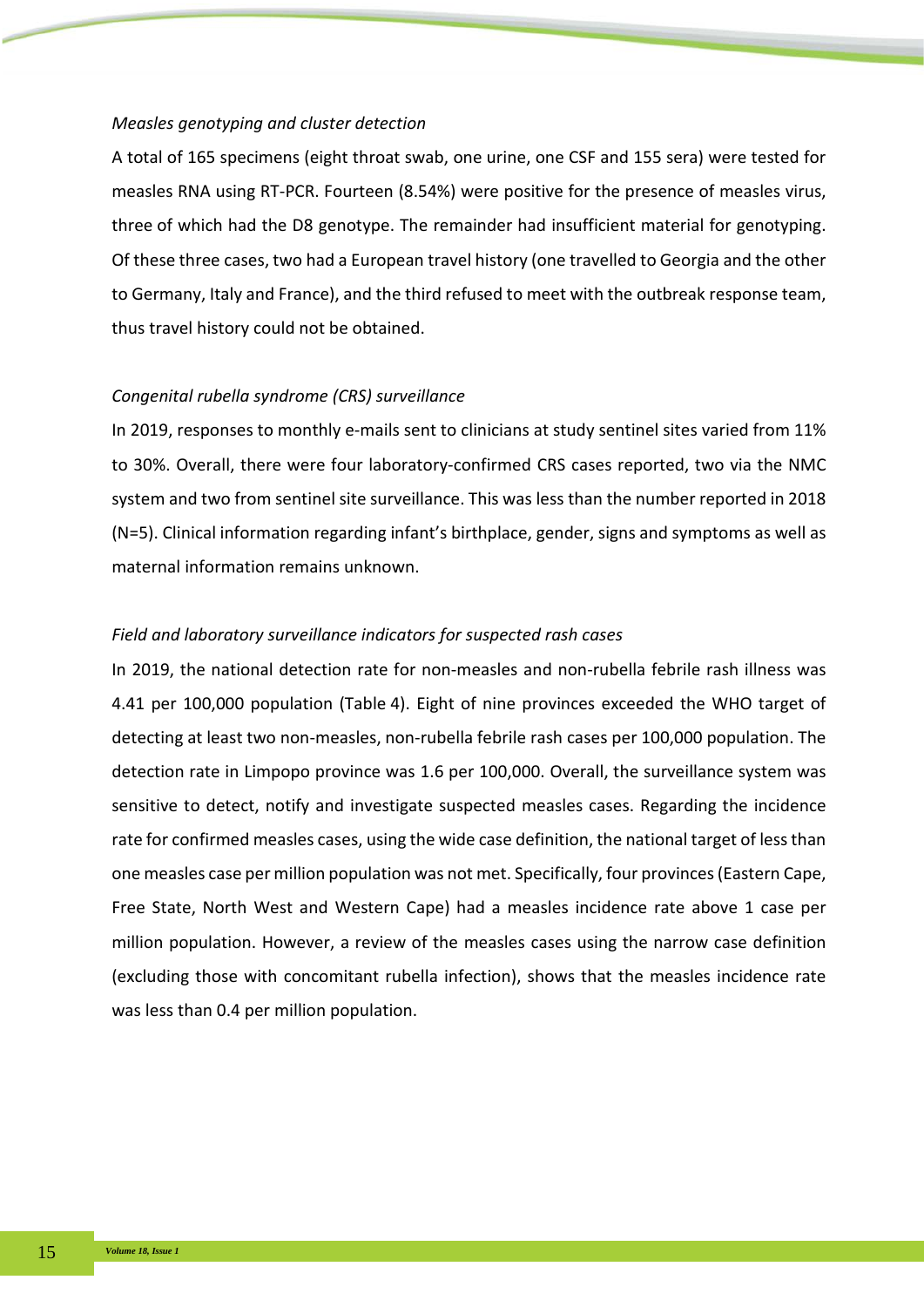|                                   | Laboratory-confirmed                                                             |                                                                           |                                  |                                                                                  |                                                    |
|-----------------------------------|----------------------------------------------------------------------------------|---------------------------------------------------------------------------|----------------------------------|----------------------------------------------------------------------------------|----------------------------------------------------|
| Category                          | <b>Measles</b><br>single<br>positive<br>(narrow<br>case<br>definition)<br>$N=23$ | <b>Measles</b><br>dual<br>positive<br>(wide case<br>definition)<br>$N=42$ | Rubella<br>positive<br>$N=1,496$ | <b>Discarded</b><br>cases<br>(non-<br>measles,<br>non-<br>rubella<br>$N = 2,591$ | <b>Total</b><br>laboratory<br>cases<br>$N = 4,608$ |
| Case investigation form (CIF)     | 12                                                                               | 26                                                                        | 862                              | 1293                                                                             | 2397                                               |
|                                   | (52.2%)                                                                          | (61.9%)                                                                   | (57.6%)                          | (49.9%                                                                           | (52.0%)                                            |
| Epidemiological (EPID) number     | 19                                                                               | 28                                                                        | 1185                             | 2155                                                                             | 3721                                               |
|                                   | (82.6%)                                                                          | (66.7%)                                                                   | (79.2%)                          | (83.2%)                                                                          | (80.8%)                                            |
| Cases with a CIF & EPID number    | 9                                                                                | 21                                                                        | 790                              | 1200                                                                             | 2207                                               |
|                                   | (39.1%)                                                                          | $(50.0\%)$                                                                | (52.8%)                          | (46.3%)                                                                          | (47.9%)                                            |
| <b>Measles vaccination status</b> |                                                                                  |                                                                           |                                  |                                                                                  |                                                    |
| Too young (<6months)              | $\overline{2}$                                                                   | 3                                                                         | 15                               | 87                                                                               | 112                                                |
|                                   | (8.7%)                                                                           | (7.1%)                                                                    | $(1.0\%)$                        | (3.4%)                                                                           | (2.4%)                                             |
| <b>Blank</b>                      | 13                                                                               | 18                                                                        | 831                              | 1729                                                                             | 2882                                               |
|                                   | (56.5%)                                                                          | (42.9%)                                                                   | (55.5%)                          | (66.7%)                                                                          | (62.5%)                                            |
| No                                | 3                                                                                | 0                                                                         | 9                                | 31                                                                               | 50                                                 |
|                                   | (13.0%)                                                                          |                                                                           | (0.6%                            | (1.2%)                                                                           | (1.1%)                                             |
| Yes                               | 5                                                                                | 21                                                                        | 641                              | 744                                                                              | 1564                                               |
|                                   | (21.7%)                                                                          | $(50.0\%)$                                                                | (42.8%)                          | (28.7%)                                                                          | (33.9%)                                            |
| <b>Measles vaccine doses</b>      |                                                                                  |                                                                           |                                  |                                                                                  |                                                    |
| 1                                 | $\mathbf{1}$                                                                     | $\overline{2}$                                                            | 33                               | 111                                                                              | 162                                                |
|                                   | (20.0%)                                                                          | (9.5%)                                                                    | (5.1%)                           | (14.9%)                                                                          | (10.4%)                                            |
| 2 or more                         | $\overline{4}$                                                                   | 18                                                                        | 519                              | 611                                                                              | 1361                                               |
|                                   | $(80.0\%)$                                                                       | (85.7%)                                                                   | (92.2%)                          | (82.1%)                                                                          | (87.0%)                                            |
| Dosage unknown                    | $\mathbf 0$                                                                      | $\mathbf{1}$                                                              | 17                               | 22                                                                               | 41                                                 |
|                                   |                                                                                  | (4.8%)                                                                    | (2.7%)                           | (3.0%)                                                                           | (2.6%)                                             |

**Table 3**. Surveillance indicators for laboratory-confirmed measles, rubella and discarded cases in South Africa for the period 1 January to 31 December 2019.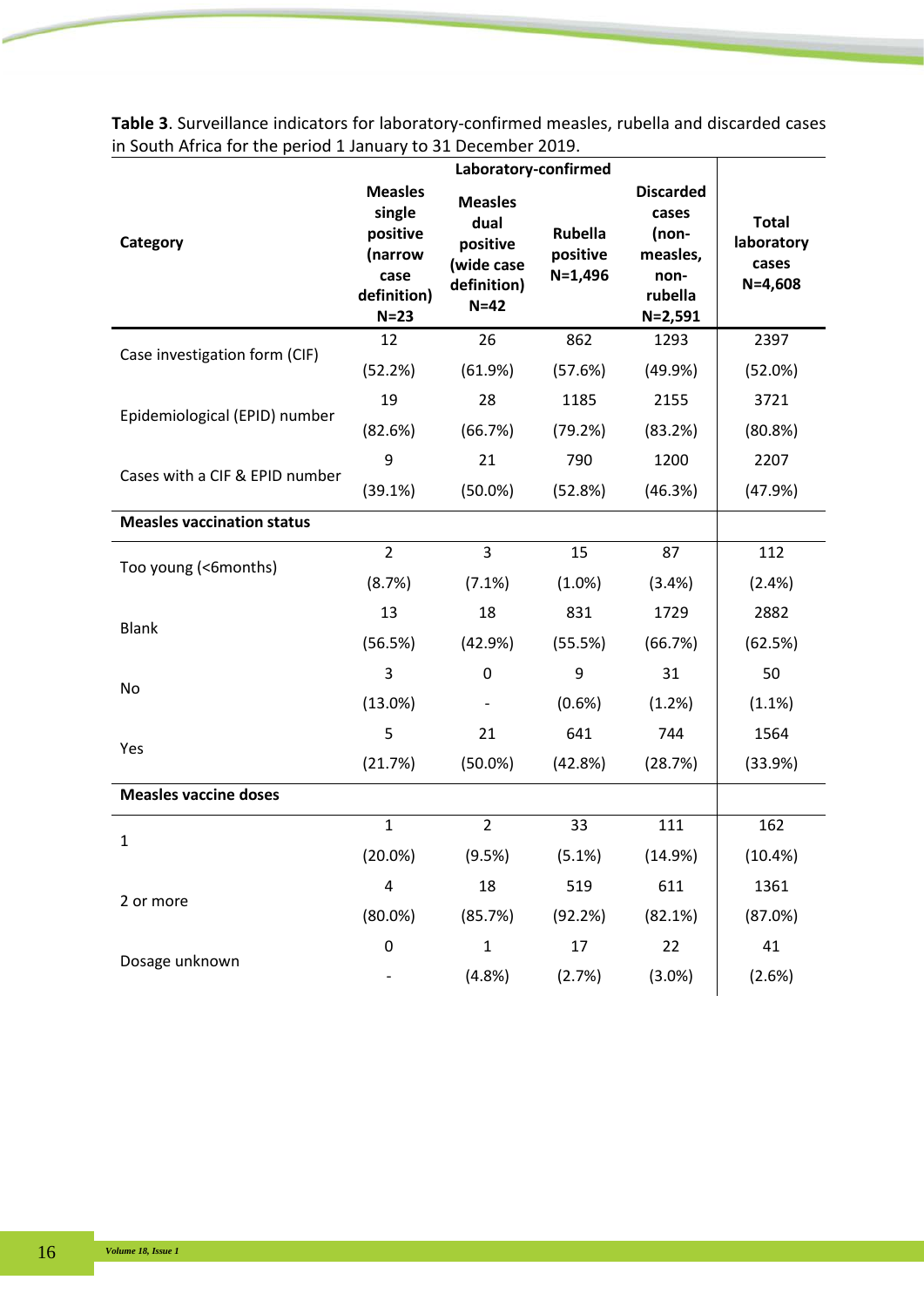| Province        | <b>Measles</b><br>single<br>positive<br>cases | <b>Measles</b><br>dual<br>positive<br>cases | <b>Total</b><br>measles<br>cases | Non-<br>measles<br>non-<br>rubella<br>cases | <b>Total</b><br>population | <b>Measles</b><br>single<br>positive<br>cases | <b>Measles</b><br>dual<br>positive<br>cases | Total<br>measles<br>cases | Non-<br>measles<br>non-rubella<br>cases |
|-----------------|-----------------------------------------------|---------------------------------------------|----------------------------------|---------------------------------------------|----------------------------|-----------------------------------------------|---------------------------------------------|---------------------------|-----------------------------------------|
|                 |                                               |                                             |                                  |                                             |                            | Illness rate per<br>1 000 000 population      | Illness rate<br>per 100 000<br>population   |                           |                                         |
| <b>ECP</b>      | 0                                             | 9                                           | 9                                | 227                                         | 6,712,277                  | 0,00                                          | 1,34                                        | 1,34                      | 3.38                                    |
| <b>FSP</b>      | 1                                             | 3                                           | 4                                | 104                                         | 2,887,466                  | 0,35                                          | 1,04                                        | 1,39                      | 3.60                                    |
| <b>GP</b>       | 6                                             | 7                                           | 13                               | 569                                         | 15,176,115                 | 0,40                                          | 0,46                                        | 0,86                      | 3.75                                    |
| <b>KZP</b>      | $\overline{2}$                                | 9                                           | 11                               | 300                                         | 11,289,083                 | 0,18                                          | 0,80                                        | 0,97                      | 2.66                                    |
| <b>LPP</b>      | $\overline{2}$                                | $\mathbf{1}$                                | 3                                | 96                                          | 5,982,583                  | 0,33                                          | 0,17                                        | 0,50                      | 1.60                                    |
| <b>MP</b>       | $\mathbf{1}$                                  |                                             | $\mathbf{1}$                     | 213                                         | 4,592,185                  | 0,22                                          | 0,00                                        | 0,22                      | 4.64                                    |
| <b>NCP</b>      | 0                                             | 1                                           | $\mathbf{1}$                     | 94                                          | 1,263,874                  | 0,00                                          | 0,79                                        | 0,79                      | 7.44                                    |
| <b>NWP</b>      | 2                                             | 7                                           | 9                                | 664                                         | 4,027,160                  | 0,50                                          | 1,74                                        | 2,23                      | 16.49                                   |
| <b>WCP</b>      | 9                                             | 5                                           | 14                               | 324                                         | 6,844,272                  | 1,31                                          | 0,73                                        | 2,05                      | 4.73                                    |
| South<br>Africa | 23                                            | 42                                          | 65                               | 2591                                        | 58,775,015                 | 0,39                                          | 0,71                                        | 1,11                      | 4.41                                    |

**Table 4**. Field surveillance adequacy by provinces, South Africa, January - December 2019.

Population estimates obtained from Statistics South Africa mid-year population estimates, 2019.17 For confirmed measles cases, green shading indicates good performance meeting the pre-elimination goal of less than 1 case per 1 000 000 population, and red indicates poor performance. For non-measles, non-rubella illness rate per 100 000, green shading indicates good performance meeting the WHO surveillance target of non-measles febrile rash illness rate of more than 2 per 100 000 population, and red indicates poor performance i.e. not meeting the surveillance target. ECP = Eastern Cape Province, FSP = Free State Province, GP = Gauteng Province, KZP = KwaZulu-Natal Province, LPP = Limpopo Province, MP = Mpumalanga Province, NCP = Northern Cape Province, NWP = North West Province, WCP = Western Cape Province.

## **Discussion**

There were 65 confirmed measles cases in South Africa in 2019. However, 23 were single positive and 42 were dual positive cases, indicating the complexities of measles serological testing in areas of high concurrent rubella. Although two measles cases required hospital admission no complications or deaths were reported. Overall, despite the 2020 measles elimination goal for South Africa, sporadic cases of measles as well as clusters still occurred. Using the wide case definition (all measles positive by serology), the pre-elimination target of less than one case per million was not achieved. However, when reviewing the measles incidence rate using the narrow case definition (exclusion of cases with dual rubella positive serology) (Table 2), the incidence rate was less than 0.4 per million population, suggesting that the South African measles elimination goal may be achievable within the next few years. Moreover, given that confirmed and suspected measles clusters were promptly identified, the National Surveillance System performed well and provincial health workers were able to respond rapidly with investigation and vaccination.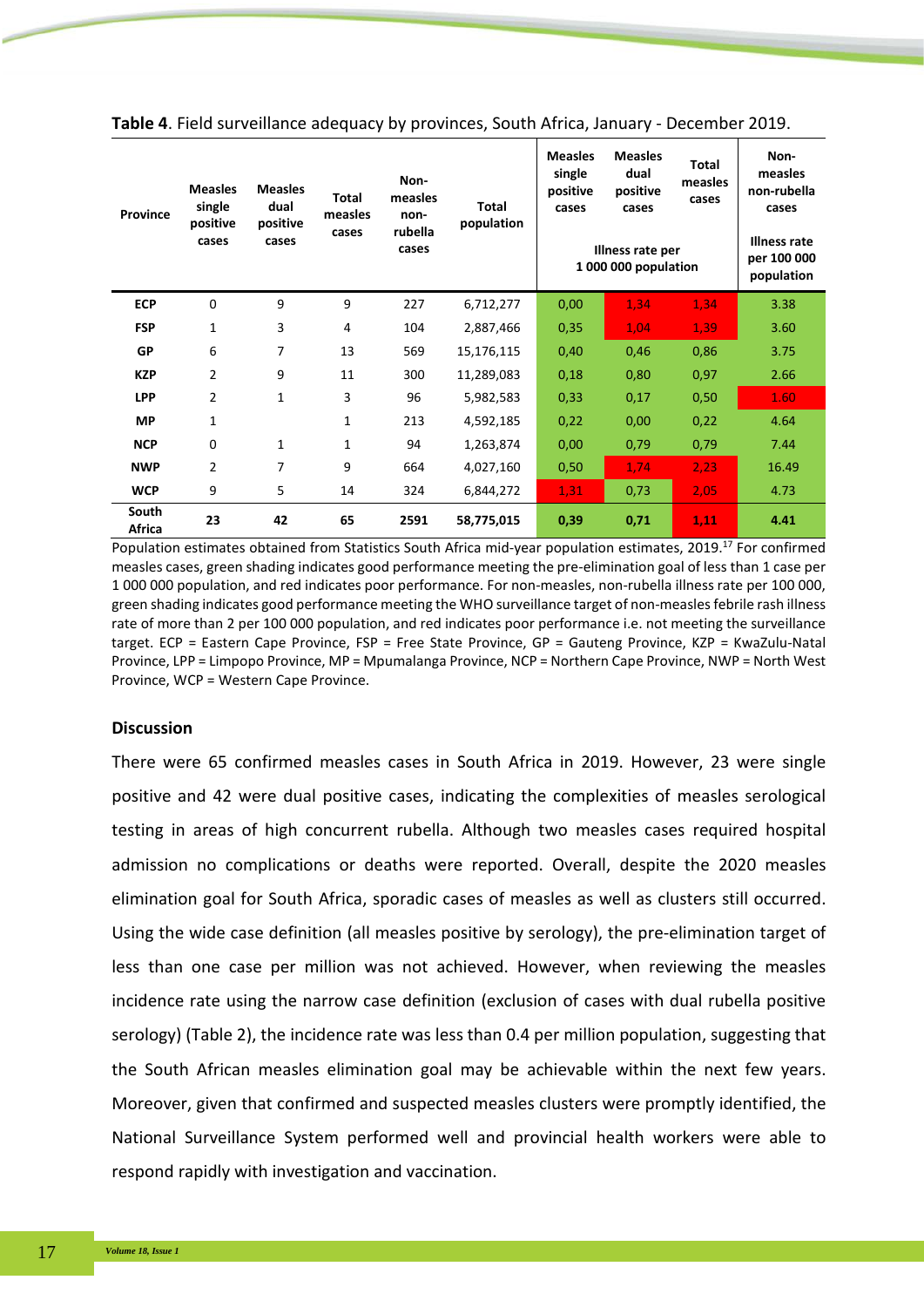Measles cases occurred largely in the  $1 - 4$  year old age group (34.0%), similar to cases reported in 2018 (44.9%). However, the second highest proportion in 2019 was amongst the 20 - 44 year old age group (16.0%), indicating pockets of young adults who remain susceptible to measles infection. When comparing the 2019 provincial distribution of measles single positive cases, Western Cape Province had the highest burden of 1.31 per million population. This is due to the confirmed measles cluster with a recent travel history.

Incorporation of the NMC measles cases into the annual measles review is a recent strength. The fact that 86 cases were reported to the NMC system without a laboratory specimen having been received for testing highlights logistic difficulties, emphasizing the need to improve sample transportation.

The rubella incidence rate increased from 21.3 per million in 2017 to 25.5 per million in 2019. Rubella was predominant in children aged less than 10 years old. Of female cases, 4.2% were of reproductive age, highlighting a significant rubella immunity gap in females of reproductive age, indicative of the growing need to implement a RCV into the SA-EPI. In addition, there were four laboratory CRS cases. Thus, RCV introduction needs to be carefully planned, coordinated and maintained with high coverage in order to avoid increasing rubella incidence in females of childbearing age.

Many areas of surveillance still require improvement. These include CIF completion, EPID number allocation and follow-up investigation reports. For example, on average, less than half of the suspected cases had a CIF and EPID number. From a review of the discarded cases, many did not have information on vaccination history. More than 80% of those with vaccination history reported receiving two vaccine doses, giving an indication of vaccine coverage in South Africa. Confirmation of coverage figures awaits results from the ongoing national vaccine coverage survey.18

# **Conclusion**

In South Africa in 2019, there was one imported cluster of four measles cases and no outbreaks. Two clusters of febrile rash illness, in which more than three individuals had dual positive measles and rubella serology, highlighted the complexities of serological surveillance in an area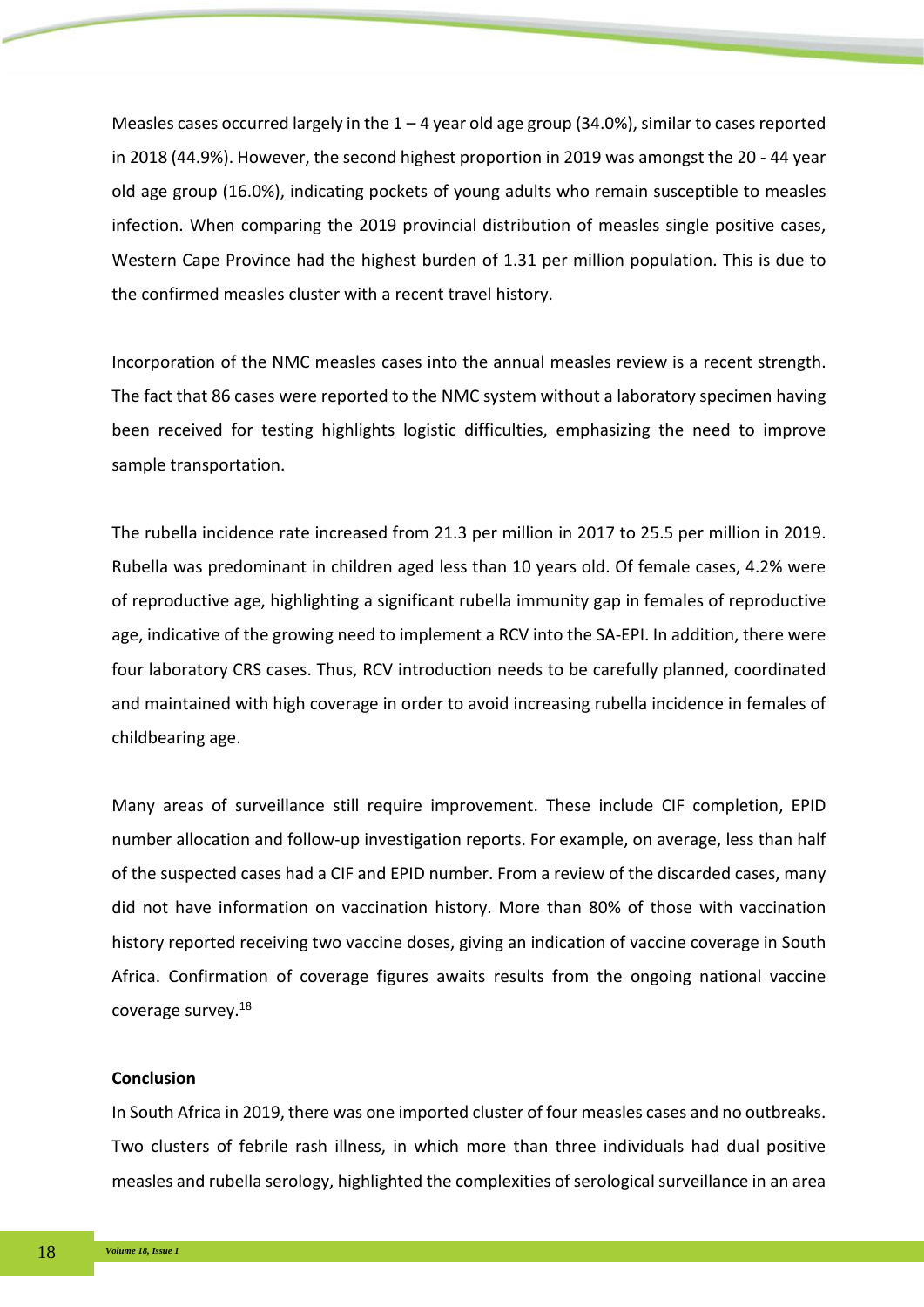with endemic rubella but low measles incidence. Using the narrow case definition (exclusion of dual positive rubella cases), the measles incidence was below the pre-elimination target of less than one case per million. While the African measles elimination goal of 2020 has lapsed, there is hope that measles elimination can be achieved in South Africa. Future inclusion of throat swabs for expansion of molecular testing for febrile rash surveillance is recommended. Four laboratory confirmed CRS cases emphasizes the need for introduction of rubella vaccination in the expanded programme on immunization, subject to sufficiently high vaccination coverage.

# **Acknowledgements**

We acknowledge and thank the NHLS CDW team for extracting and sharing the measles reported for 2019.

# **References**

- 1. Moss WJ. Measles. *Lancet* (London, England). 2017;390(10111):2490-502.
- 2. WHO Joint News Release. More than 140,000 die from measles as cases surge worldwide. 2019. Available at[: https://www.who.int/news-room/detail/05-12-2019](https://www.who.int/news-room/detail/05-12-2019-more-than-140-000-die-from-measles-as-cases-surge-worldwide) [more-than-140-000-die-from-measles-as-cases-surge-worldwide](https://www.who.int/news-room/detail/05-12-2019-more-than-140-000-die-from-measles-as-cases-surge-worldwide)
- 3. Progress in global control and regional elimination of measles, 2000-2011. *Wkly Epidemiol Rec.* 2013;88(3):29-36.
- 4. Masresha B, Luce R, Shibeshi M, Katsande R, Fall A, Okeibunor J, et al. Status of measles elimination in eleven countries with high routine immunisation coverage in the WHO African Region. *J Immunol Sci.* 2018;Suppl:140-4.
- 5. Madhi SA, Rees H. Special focus on challenges and opportunities for the development and use of vaccines in Africa. *Human Vaccines & Immunotherapeutics.* 2018;14(10):2335-9.
- 6. WHO Africa. Experts caution against stagnation of immunization coverage in Africa. 2019. Availble at: [https://www.afro.who.int/news/experts-caution-against-stagnation](https://www.afro.who.int/news/experts-caution-against-stagnation-immunization-coverage-africa)[immunization-coverage-africa](https://www.afro.who.int/news/experts-caution-against-stagnation-immunization-coverage-africa)
- 7. Massyn N, Pillay Y, Padarath A, editors. District Health Barometer 2017/18. Durban: Health Systems Trust; 2019. Available at: [https://www.hst.org.za/publications/District%20Health%20Barometers/DHB+2017-](https://www.hst.org.za/publications/District%20Health%20Barometers/DHB+2017-18+Web+8+Apr+2019.pdf) [18+Web+8+Apr+2019.pdf](https://www.hst.org.za/publications/District%20Health%20Barometers/DHB+2017-18+Web+8+Apr+2019.pdf)
- 8. Hong HA, Makhathini L, Mashele M, Malfeld S, Motsamai T, Sikhosana L, et al. Annual measles and rubella surveillance review, South Africa, 2017. Available at: [http://wwwnicdacza/wp-content/uploads/2018/09/Annual-measles-and-rubella](http://wwwnicdacza/wp-content/uploads/2018/09/Annual-measles-and-rubella-surveillance-review-South-Africa-2017pdf)[surveillance-review-South-Africa-2017pdf](http://wwwnicdacza/wp-content/uploads/2018/09/Annual-measles-and-rubella-surveillance-review-South-Africa-2017pdf) 2018.